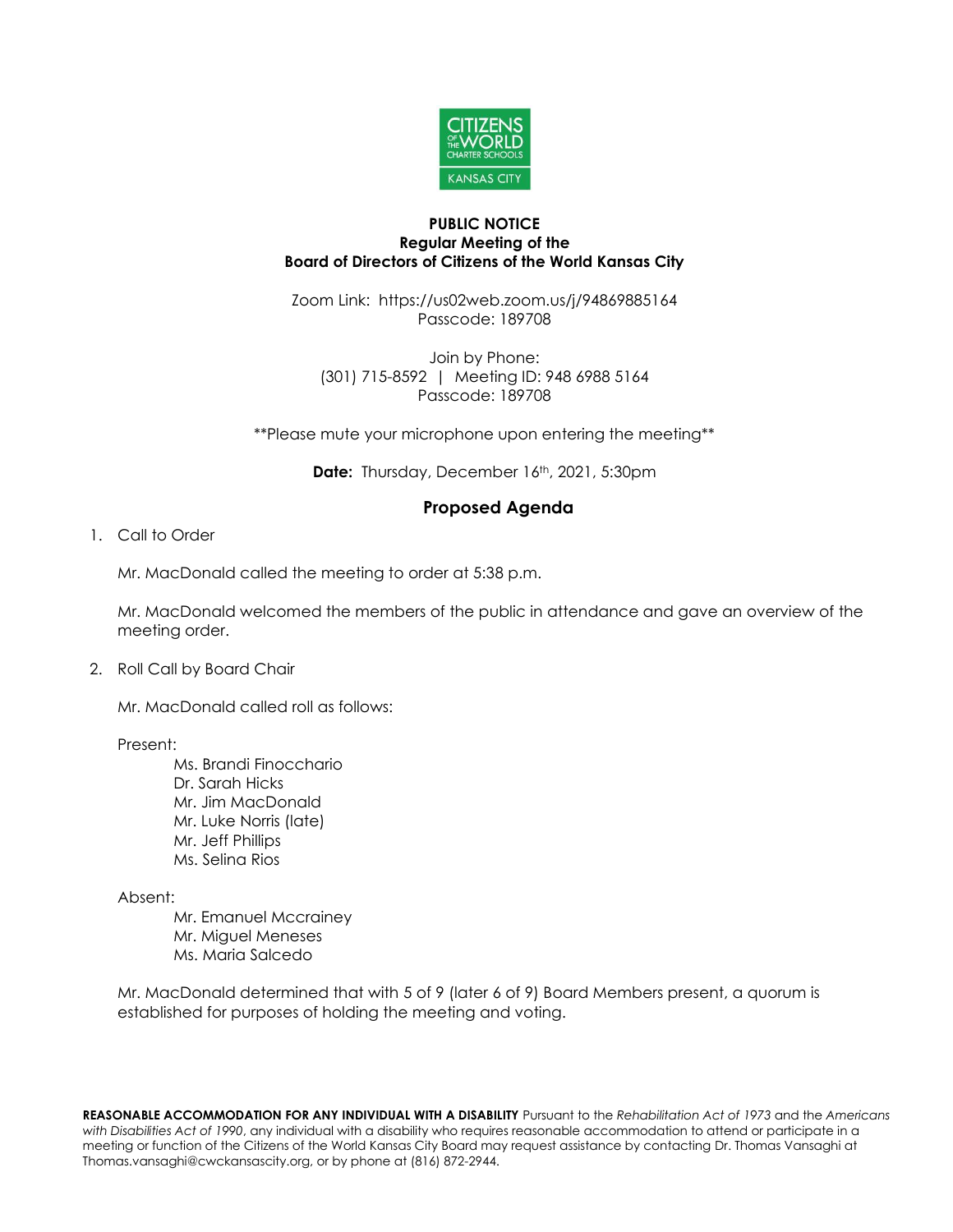3. Review & Consideration of Proposed Agenda

The Board did not have any comments regarding the proposed agenda.

*Mr. Phillips moved to approve the agenda as proposed and Ms. Finocchario provided a second to the motion. The motion was unanimously approved with none abstaining.* 

4. Public Comments

*Note: Individuals from the public will be provided up to 3 minutes to provide comments. If you would like to request to make a public comment, please add your name in the chat section of Zoom; the Board Chair will invite individuals by name and in order to provide comment.*

Mr. MacDonald introduced himself, thanked the public on the call, and provided an overview of the public comment process and guidelines. Mr. MacDonald then invited public comment.

Ms. Newberry-Wortham (CWC Staff) provided comment regarding a trending social media topic.

5. Review & Consideration of minutes from the November 18<sup>th</sup>, 2021 regular meeting of the Board

The Board did not have any comments regarding the proposed minutes from the November  $18<sup>th</sup>$ , 2021 Regular Meeting of the Board.

*Dr. Hicks moved to approve the minutes as proposed and Mr. Phillips provided a second. The motion was unanimously approved with none abstaining.*

- 6. Board Business
	- a. Review & Consideration of Proposed Consent Agenda Board Policy (Dr. Thomas Vansaghi)

Dr. Vansaghi shared that he has had several conversations with Board members regarding introducing a Consent Agenda format to Board meetings. Consent agendas would be a way to streamline agendas and put procedural reviews or approvals in a group approval rather than treating each item individually. In order to move forward with a Consent Agenda, the Board would need to approve a motion to modify the Board Agenda policy, which is proposed here.

Mr. MacDonald shared his support and provided appreciation to Dr. Vansaghi.

*Ms. Finocchario moved to approve the policy as proposed and Ms. Rios provided a second. The motion was unanimously approved with none abstaining.*

b. Review & Annual Acknowledgement of MCPSC Revocation Policy (Dr. Thomas Vansaghi)

Dr. Vansaghi shared that the Missouri Charter Public School Commission has asked all their schools to annually acknowledge their already-approved Revocation Policy. No action is needed, just a Board acknowledgement of the Policy.

*Mr. MacDonald acknowledged the policy.*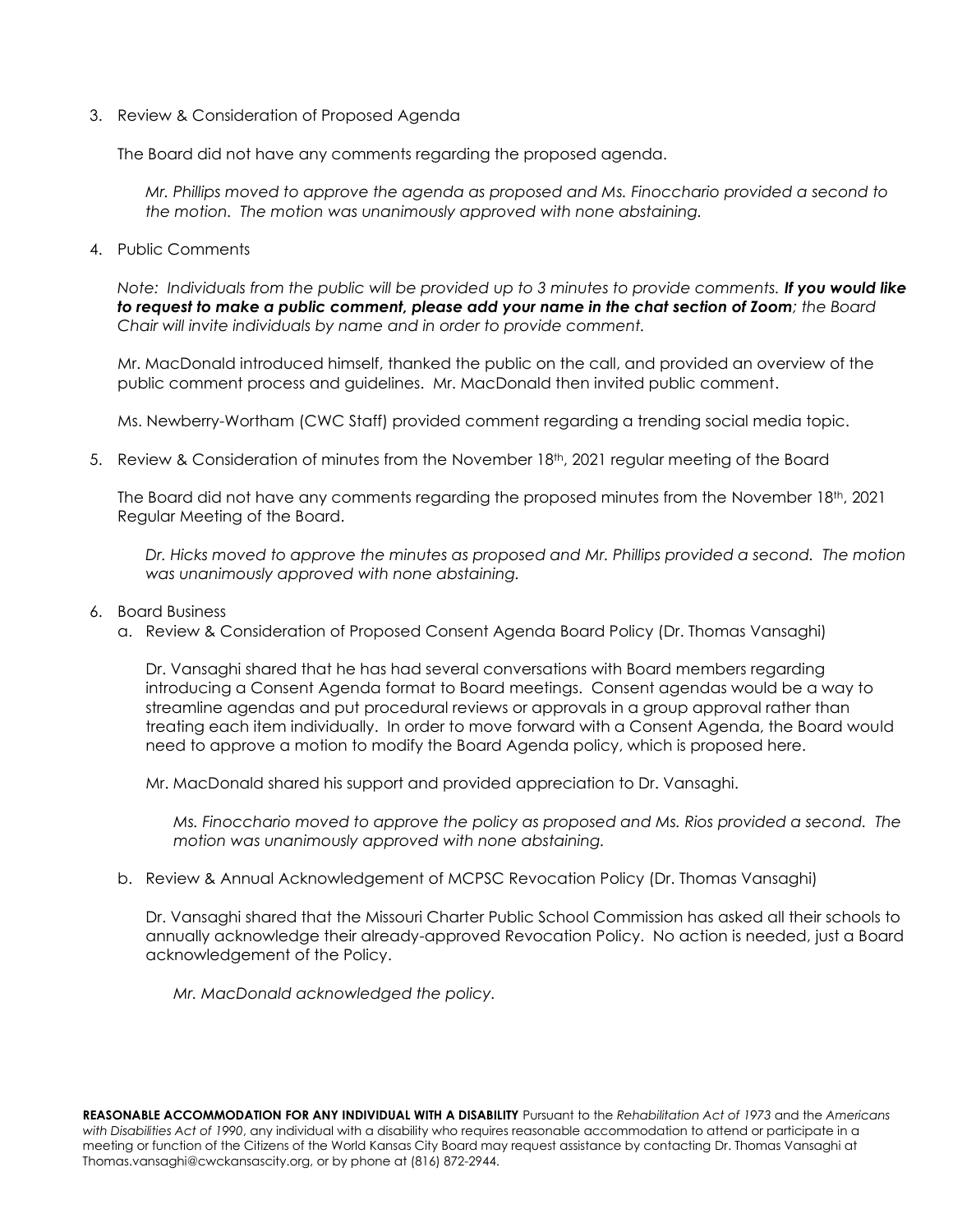7. Monthly Finance Report (Mr. Jeff Phillips)

Mr. Luke Norris joined the meeting at 5:53pm.

a. Finance Committee Report

Mr. Phillips presented the Balance Sheet showing \$526k in cash. He also shared that year-to-date revenue is at \$2.6m against a budget of \$2.4m, with the difference continuing to be in timing with grants and donations. Year-to-date expenses are \$3.3m against a budget of \$2.9m, with the variance mostly due to student expenses tied to ESSER funds and covid response. This results in a net income loss of (-\$707k) against a budget loss of (-\$409k), showing \$300k behind budget. Mr. Phillips reported that revenue is still tracking toward the \$6.8m forecast, although lower-than-planned enrollment is driving a lower-than-planned operational budget. Dr. Vansaghi also affirmed that he has confidence in the budgeted \$750k in donations.

Mr. Phillips also highlighted projected expenses are now trending toward \$7.5m against a budget of \$6.8m. To that end, he shared that Dr. Miles and Mr. Brennan have worked on a "budget shift" scenario, specifically focusing on the ESSER-III funding allocations. Net income (without ESSER-III funding) is now forecasted to be (-\$630k) instead of break-even. Additionally, he highlighted that the school's expected low point of cash-on-hand is \$400k and projected to end the year at \$596k, which is 29 days of cash on hand, up from last month's forecast.

Looking further at the expense gap, this is primarily due to ESSER-related expenses that the school have realized and paid, but not having offsetting revenue in the budget. The Finance Committee believes the school has been allocated \$1.4m in ESSER-III funding, and should be able to begin drawing that down later this spring. As discussed earlier, Dr. Vansaghi, Dr. Miles, and Mr. Brennan completed a deep dive into line-item budget shifts, including identifying specific qualifying ESSER-III expenses, and created a net impact of about \$640k. Therefore, the Finance Committee believes the school will still be close to break even by the end of the year. Mr. Phillips commended the team and said he appreciates the planning, but also the upcoming execution.

Mr. Phillips also reported that the Finance Committee discussed Facilities and related leases, both on Broadway and the upcoming potential Middle School lease options.

Mr. MacDonald asked if school leadership has seen any uptick in ADA in the past month. Dr. Miles reported that the new covid quarantine protocols went into place this week, so the uptick is expected to be seen in January. However, a slight increase in December was seen across most grade levels.

Dr. Vansaghi also shared that he's asked Mr. Brennan to add an attendance report for the week prior to the weekly Board enrollment report.

b. Review & Consideration of Monthly Financials (November 2021), including Check Register

Mr. Phillips reported there was no unusual accounts payable nor checkbook register entries in November and presented the November check register for Board approval.

*Mr. Norris moved to approve the check register as proposed and Ms. Finocchario provided a second. The motion was unanimously approved with none abstaining.*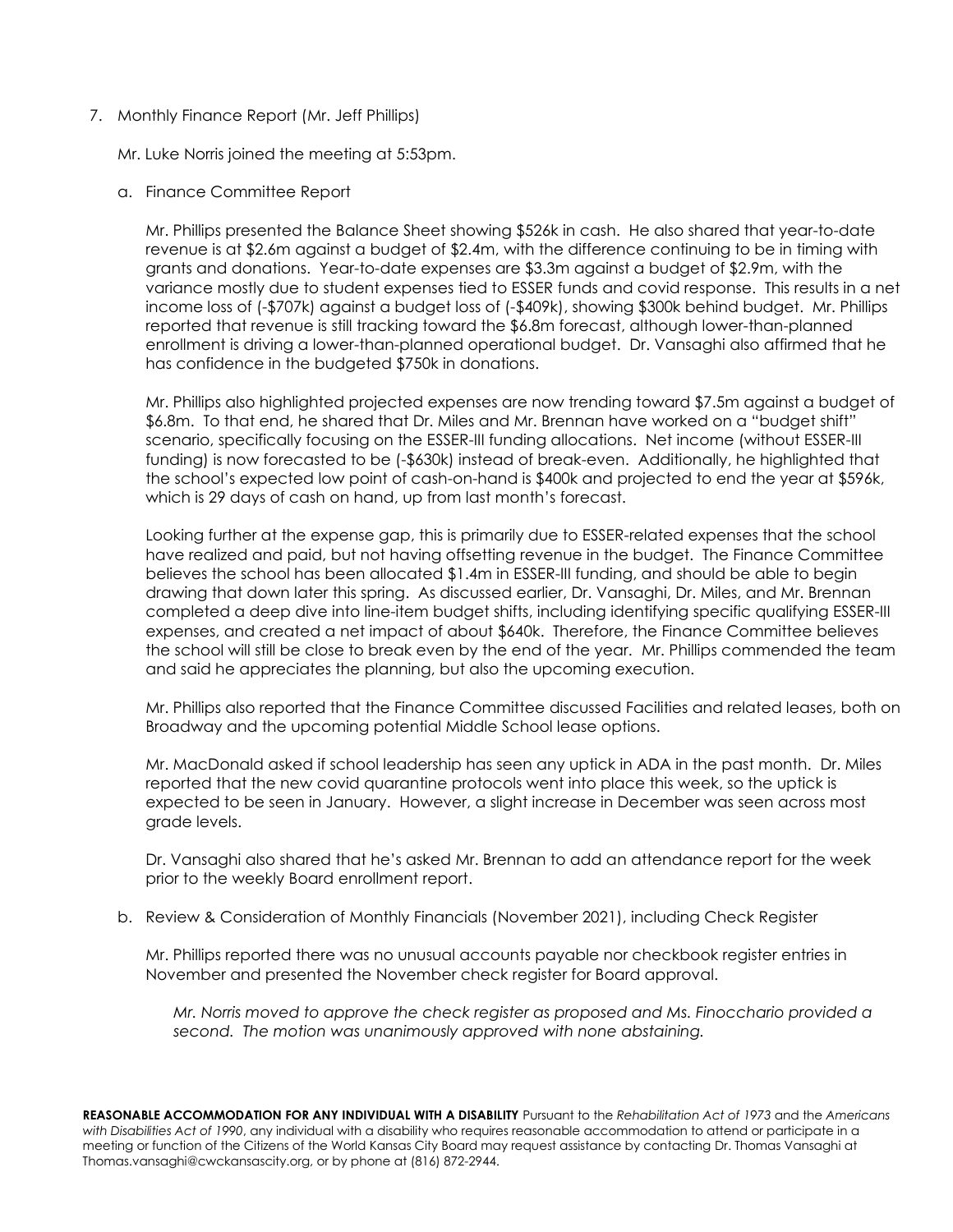- 8. Audit Committee (Mr. Luke Norris)
	- a. Review & Consideration of Fiscal Year 2020-2021 Audit

Mr. Norris reminded the Board that the Board created an independent Audit Committee to review and present the Audit, separate from the Finance Committee as an additional set of eyes and reviews. KPM was our FY21 auditor and they worked with EdOps and Mr. Brennan throughout their process. Audit Committee was comprised of Mr. Norris, Mr. Brennan, Ms. Julie Nelson-Meers (Gould Evans), Ms. Whitney Beaver (Kansas City Royals), Mr. Joe Richmond (Daily's Premium Meats), and Ms. Jennifer Magyar (Cornerstone 360). KPM apprised the Committee that they provided an "Unqualified Opinion," which means that the school's financial statements are fairly and appropriately presented, without any idenidified exceptions or qualifications.

The Committee is recommending Board approval of the audit. Mr. Norris also reported that the Committee took opportunity to discuss ways to further live out the school's values of diversity and inclusion in looking forward to future audit cycles; the Committee's recommendation is to keep the audit with KPM in future years, but urge KPM to place a woman or minority partner in the lead position to encourage alignment with the school's diversity values.

Mr. Norris underscored the value the school receives from Mr. Brennan's leadership as well as the EdOps team that serves in a CFO capacity.

Mr. Norris thus presented the Fiscal Year 2020-2021 Audit for Board approval.

*Mr. Norris moved to approve the audit as proposed and Mr. Phillips provided a second. The motion was unanimously approved with none abstaining.*

9. Executive Director's Report (Dr. Thomas Vansaghi)

Dr. Vansaghi provided gratitude to Ms. Newberry-Wortham for raising the social media issue during Public Comment. He shared that he has been in communication with Dr. Miles and Mr. Johnson throughout the day and asked Dr. Miles to share comment. Dr. Miles reported that she is working on a communication to send to the school community and is not taking the situation lightly. She will raise the vigilance level and limit access to the building to students and staff only. She is also researching "search laws" before recommending a blanket action. She did note that she has not received nor heard of a specific, direct threat to Citizens. She also shared Mr. Johnson is requesting KCPD to provide an on-site presence tomorrow.

Mr. Norris noted that the school needs to operate with fidelity to policies and procedures. As Mr. Johnson is in contact with KCPD, please do that in a way that is respectful to all of our community members and proactively communicate the reason for their presence.

Mr. Brennan reminded the Board of Policy 81, "Weapons at School."

Mr. Norris recommended that the school have a security presence tomorrow, and move to increase that or pivot upon receiving a direct threat.

Mr. Johnson clarified that he is in communication with KCPS' Community Involvement Officer and requesting that this gentleman be present at the door at drop-off and will add specificity to the family communication accordingly. Mr. Norris encouraged tying that communication to our Core Values.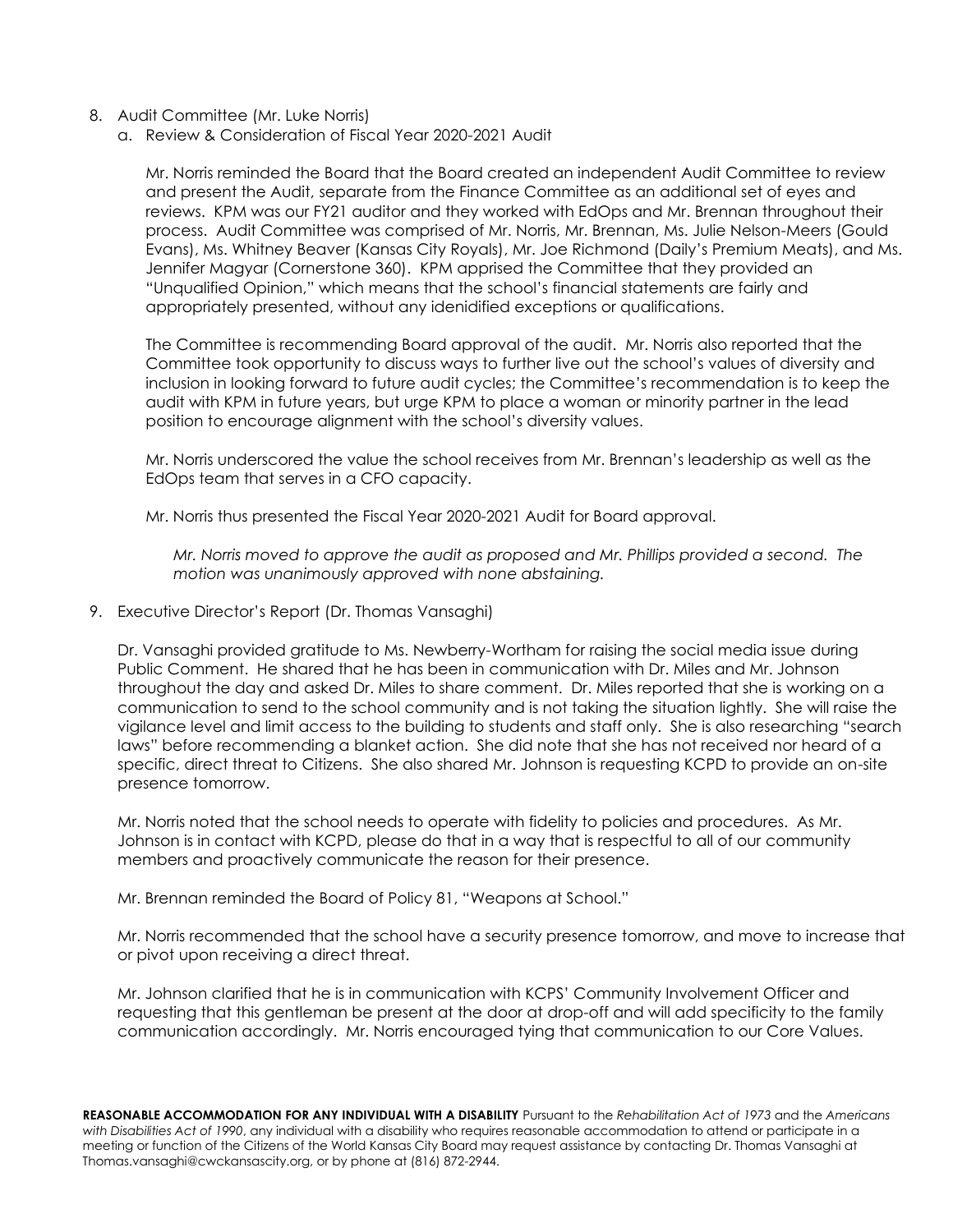Mr. Norris requested school leadership to review policies regarding weapons at school to also potentially include a prohibition on water guns, toy guns, or depictions of guns. Mr. Norris also requested that the Executive Director brings the Board a proactive policy for any future events.

a. Student Recruitment Update (Mr. Andrew Johnson & Ms. Katherine Corliss)

Mr. Johnson introduced Ms. Katherine Corliss, Recruitment & Enrollment Coordinator. Mr. Johnson reminded the Board that the recruitment season started in November with the annual launch of SchoolAppKC, which the school was a founding member of.

The team is still leaning on and in alignment with Bellwether's recommendations from three years ago to focus on in-house events like tours and school fairs. He outlined five key strategies that Ms. Corliss is implementing:

- Leverage in-house events to showcase being a part of the community
- Utilize current Citizens families in recruitment efforts
- Boost Citizens' presence in the community
- Develop monthly calendar of targeted social media and mailings
- Establish monthly goals and track progress toward those goals

These strategies will highlight and underscore the messaging of

At Citizens of the World…

- …children can discover their own brilliance
- …our differences make us stronger
- …core values matter
- …your child's education goes beyond test scores.

This is similar to the successful pre-covid 2019-2020 campaign and provides a great launching point for Ms. Corliss.

Ms. Corliss gave an overview of the current enrollment activities. Her focus is on in-person events with parents (open house last week and sold-out tours 3x/week since November), a presence at City School Fair, then another upcoming January city-wide event, School Saturday. She has also sent targeted outreach to families who displayed an interest in PK this year (targeting K next year).

b. Annual Fundraising Plans (Ms. Katherine Corliss)

Dr. Vansaghi provided a brief background on Ms. Corliss' background with fund-raising and development and shared that she is taking a leadership role in the annual campaign.

Ms. Corliss reported that staff has raised their internal fund-raising goal from \$36k to \$75k, reflecting a collaborative effort between the parent community as well as corporate donations. These funds will be targeted to cover operational gaps already in the budget, as well as purchasing additional PE and Music equipment, and additional sound-proofing in the Elementary MPR. She requested 100% board participation by January 1st so she can send out January communication reflecting that standard.

Mr. Norris reiterated and reminded that out of 21 charter schools in Kansas City, only two other schools receive a lower per-student funding than Citizens does. The school's unique and valuable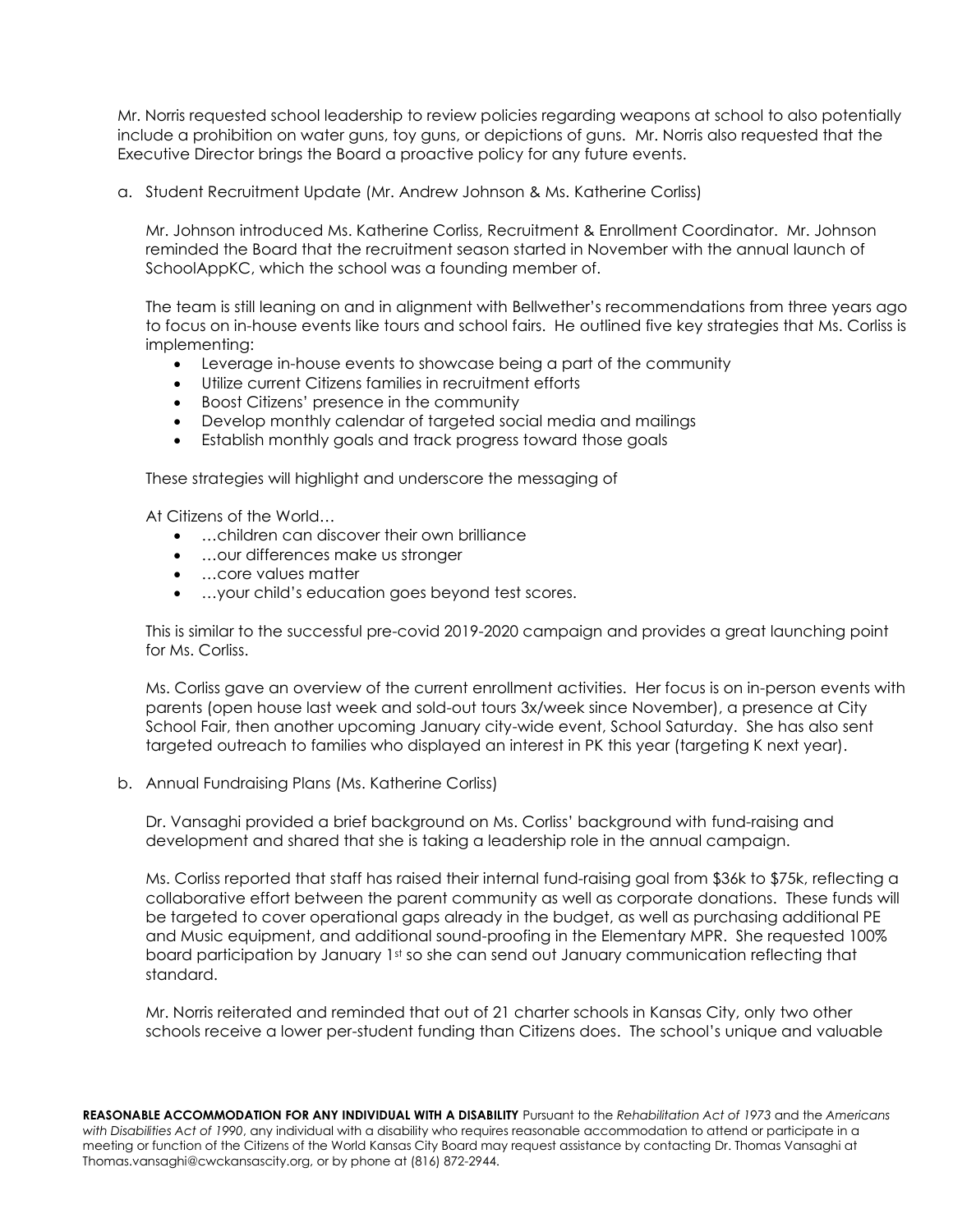diverse-by-design environment does create a funding challenge and this is a key way to close that gap.

Dr. Vansaghi also shared the team is planning to culminate the campaign with a large event in the spring, so stay tuned!

c. Update on Executive Director Search Committee & Process

Dr. Vansaghi reported that the process is fully underway; he just signed a contract with On-Ramps, a firm that has experience in Kansas City with other charters and SchoolSmart KC. He also shared that the school has about fix direct applicants from local postings.

d. Update on Middle School Search & Process

Dr. Vansaghi introduced Mr. Stacy. SchoolSmartKC is underwriting Mr. Stacy's time as a commercial broker/realtor who is familiar with the midtown market. He is leading efforts to evaluate any possible space for our middle school home, as well as evaluating our current elementary school lease. Hopefully by January, the team will have several options for the Board to entertain. He would also like to get input from the parent community.

e. School Dashboard

Dr. Vansaghi presented the dashboard for Board review.

f. CWCS Parent, Student, & Staff Stakeholder Survey (2021 & 2022)

CWCS does an annual parent/student/staff stakeholder survey and staff just received results of the survey done during the 20-21 school year; results are unfortunately out-of-date. School leadership is working on and preparing the 21-22 survey in collaboration with CWCS staff, with planned results to the Board in the spring.

g. Diverse Charter School Coalition & Convening (Jan. 27 & 28)

Citizens belongs to a national organization (DCSC), who is holding their annual convening next month. Mrs. Gripp has been a long-time member of that association. Dr. Vansaghi shared that the entire leadership team will be participating in that virtual convening and invited any Board member that has an interest to also join.

10. Closed Session

Pursuant to § 610.021(2) & (13) RSMo, the Board of Directors of CWC Kansas City will enter into closed session to discuss matters related to contracts and personnel records.

Mr. MacDonald invited Dr. Vansaghi and Dr. Miles into Closed Session.

*Mr. Phillips moved to go into Closed Session and Ms. Finocchario provided a second. The motion was unanimously approved with none abstaining.*